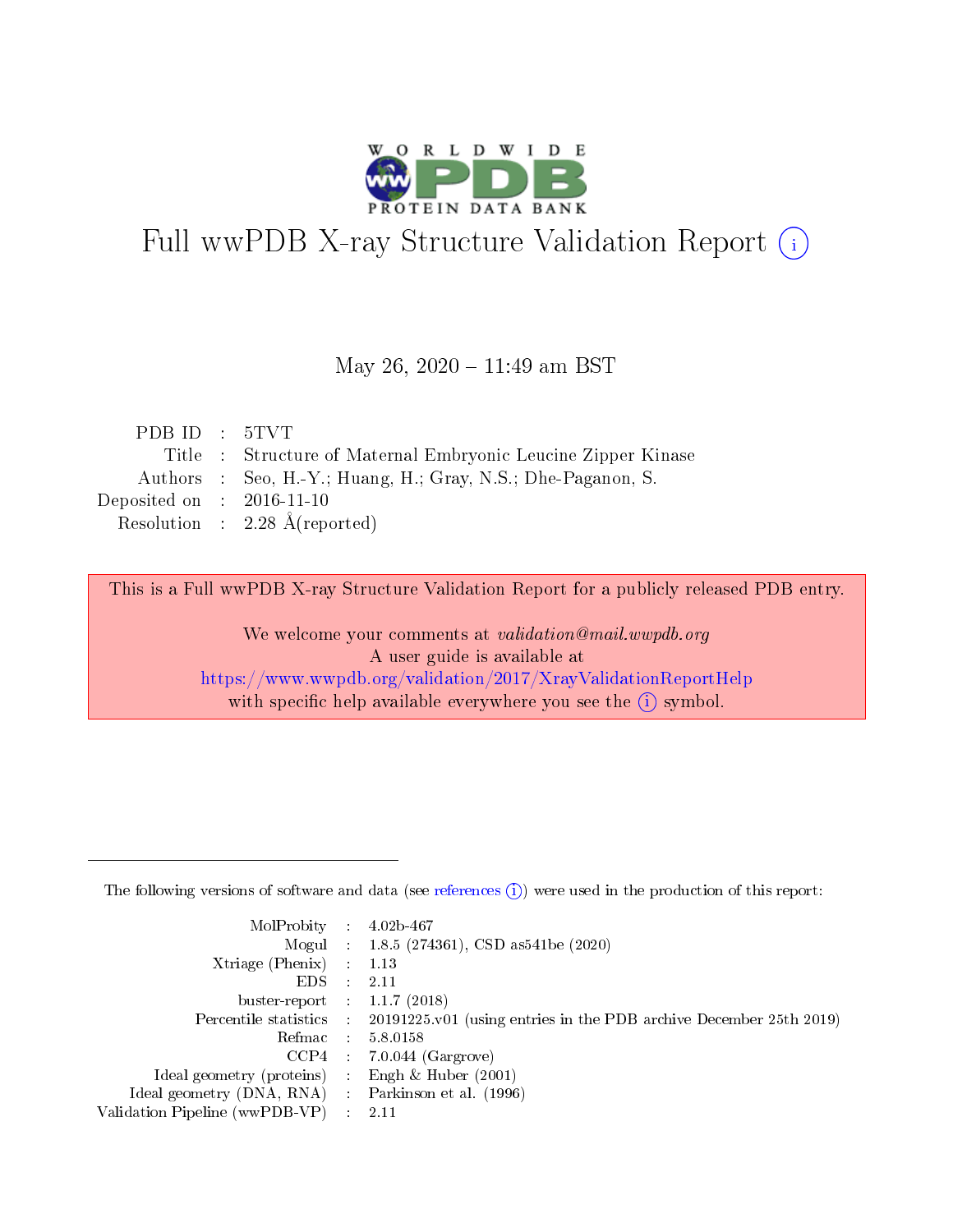# 1 [O](https://www.wwpdb.org/validation/2017/XrayValidationReportHelp#overall_quality)verall quality at a glance  $(i)$

The following experimental techniques were used to determine the structure: X-RAY DIFFRACTION

The reported resolution of this entry is 2.28 Å.

Percentile scores (ranging between 0-100) for global validation metrics of the entry are shown in the following graphic. The table shows the number of entries on which the scores are based.



| Metric                | Whole archive<br>$(\#\mathrm{Entries})$ | Similar resolution<br>$(\#\text{Entries},\,\text{resolution}\,\,\text{range}(\textup{\AA}))$ |
|-----------------------|-----------------------------------------|----------------------------------------------------------------------------------------------|
| $R_{free}$            | 130704                                  | 6980 (2.30-2.26)                                                                             |
| Clashscore            | 141614                                  | $7711 (2.30 - 2.26)$                                                                         |
| Ramachandran outliers | 138981                                  | $7597(2.30-2.26)$                                                                            |
| Sidechain outliers    | 138945                                  | 7598 (2.30-2.26)                                                                             |
| RSRZ outliers         | 127900                                  | 6849 (2.30-2.26)                                                                             |

The table below summarises the geometric issues observed across the polymeric chains and their fit to the electron density. The red, orange, yellow and green segments on the lower bar indicate the fraction of residues that contain outliers for  $>=3, 2, 1$  and 0 types of geometric quality criteria respectively. A grey segment represents the fraction of residues that are not modelled. The numeric value for each fraction is indicated below the corresponding segment, with a dot representing fractions  $\epsilon=5\%$  The upper red bar (where present) indicates the fraction of residues that have poor fit to the electron density. The numeric value is given above the bar.

| Mol       | $\sim$ $\sim$<br>hain | Length      | Quality of chain |     |  |  |  |  |
|-----------|-----------------------|-------------|------------------|-----|--|--|--|--|
|           |                       |             | 7%               |     |  |  |  |  |
| <u>д.</u> | . .                   | 99 A<br>りつー | 80%              | 16% |  |  |  |  |

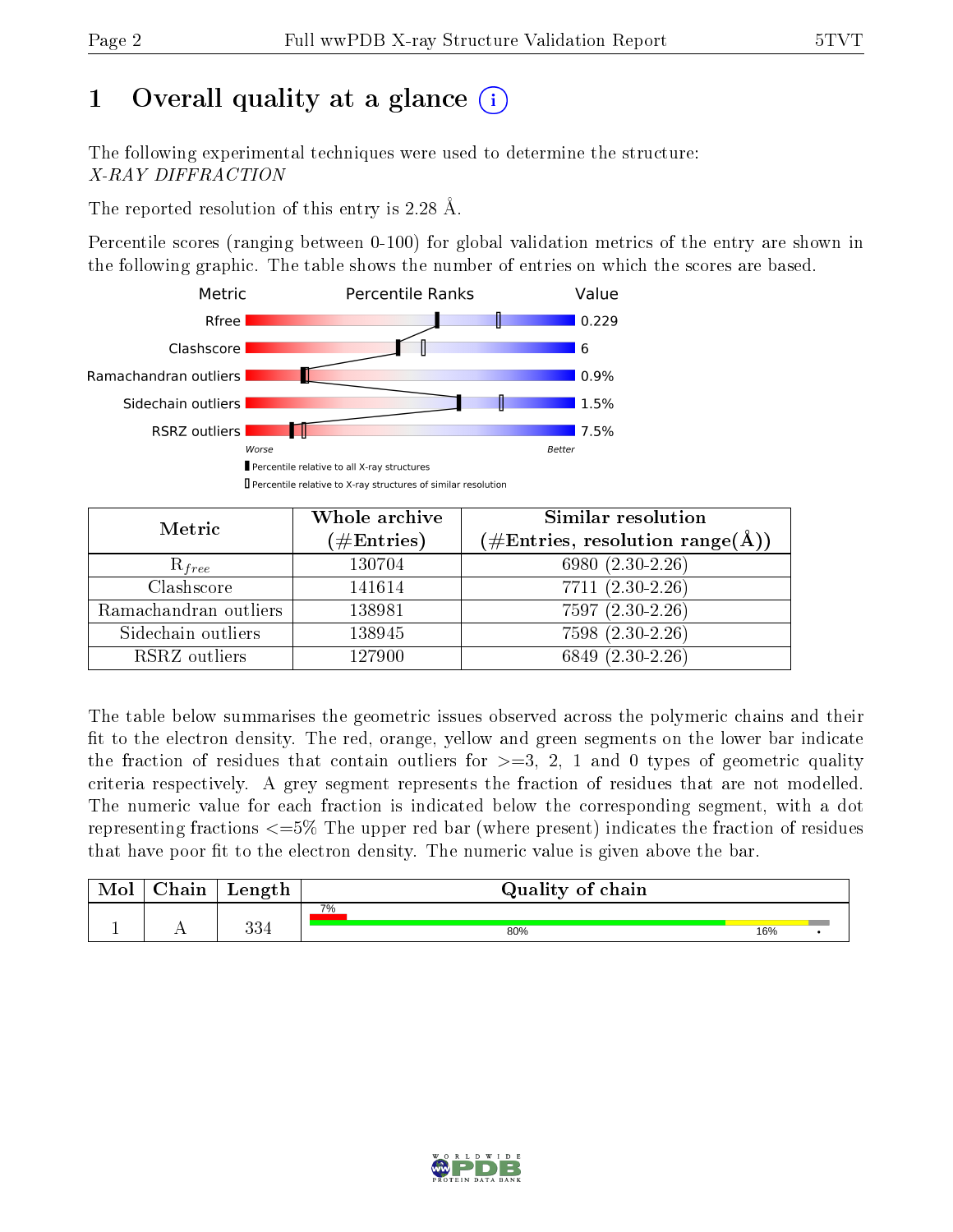# 2 Entry composition  $\left( \cdot \right)$

There are 3 unique types of molecules in this entry. The entry contains 2667 atoms, of which 0 are hydrogens and 0 are deuteriums.

In the tables below, the ZeroOcc column contains the number of atoms modelled with zero occupancy, the AltConf column contains the number of residues with at least one atom in alternate conformation and the Trace column contains the number of residues modelled with at most 2 atoms.

• Molecule 1 is a protein called Maternal embryonic leucine zipper kinase.

| Mol | $\perp$ Chain $^+$ | $\mid$ Residues | Atoms         |      |     |     |  | ZeroOcc∣ | $\mid$ AltConf $\mid$ Trace |  |
|-----|--------------------|-----------------|---------------|------|-----|-----|--|----------|-----------------------------|--|
|     |                    | 321             | Totar<br>2535 | 1634 | 421 | 463 |  |          |                             |  |

There are 2 discrepancies between the modelled and reference sequences:

| Chain | Residue   Modelled   Actual |                          | Comment                       | Reference |
|-------|-----------------------------|--------------------------|-------------------------------|-----------|
|       | GLY                         | <b>Contract Contract</b> | expression tag   UNP $Q14680$ |           |
|       | SER                         |                          | expression tag   UNP $Q14680$ |           |

• Molecule 2 is 9-(3,5-dichloro-4-hydroxyphenyl)-1-{trans-4-[(dimethylamino)methyl]cycloh exyl}-3-methyl-3,4-dihydropyrimido[5,4-c][1,5]naphthyridin-2(1H)-one (three-letter code: 7LV) (formula:  $C_{26}H_{29}Cl_2N_5O_2$ ).



| Mol | Chain   Residues | Atoms          |  |        | $\mathsf{ZeroOcc} \mid \mathsf{AltConf} \mid$ |  |  |  |
|-----|------------------|----------------|--|--------|-----------------------------------------------|--|--|--|
|     |                  | Total C Cl N O |  | 26 2 5 |                                               |  |  |  |

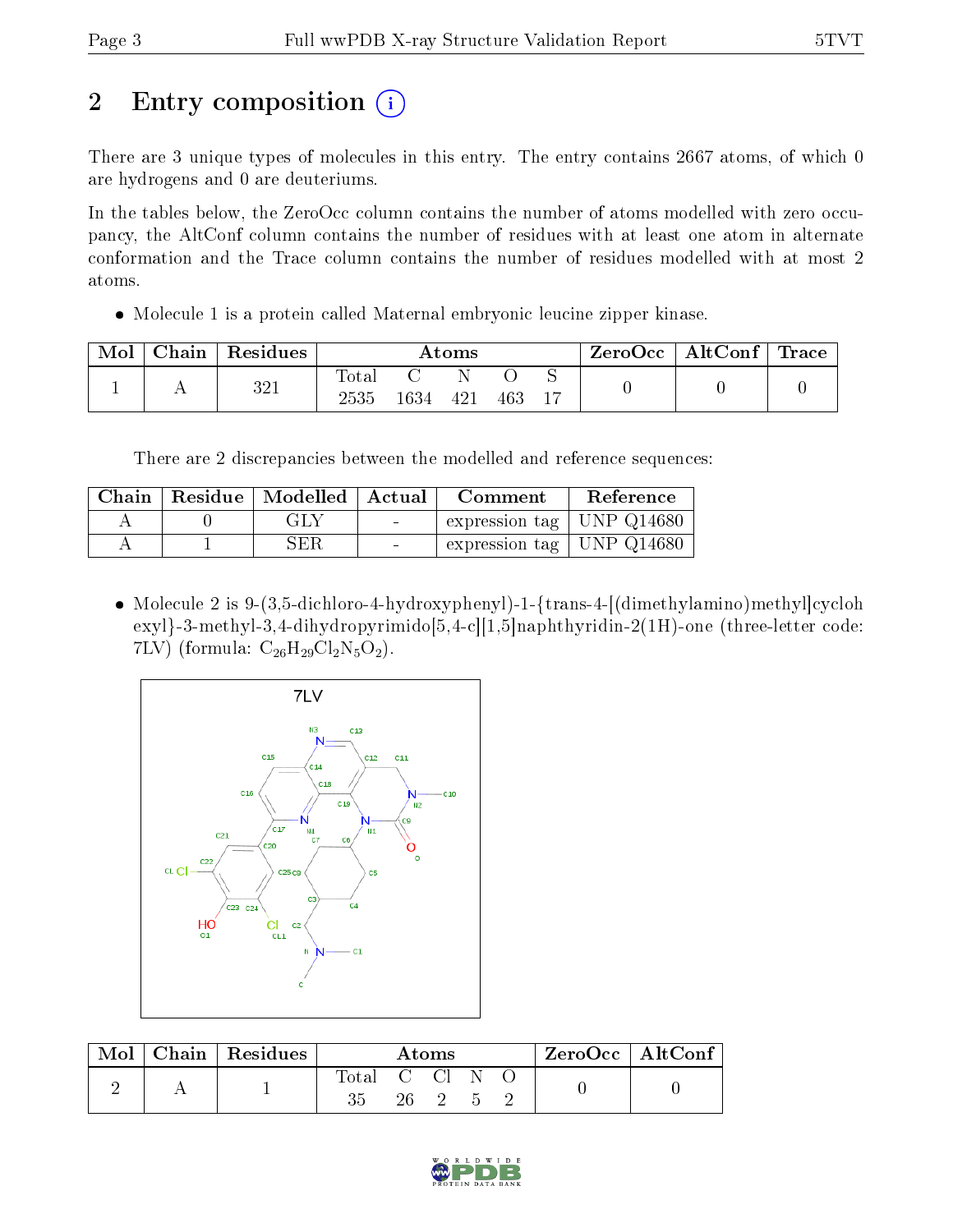$\bullet\,$  Molecule 3 is water.

|  | $Mol$   Chain   Residues | Atoms | $ZeroOcc \mid AltConf \mid$ |
|--|--------------------------|-------|-----------------------------|
|  | -97                      | Total |                             |

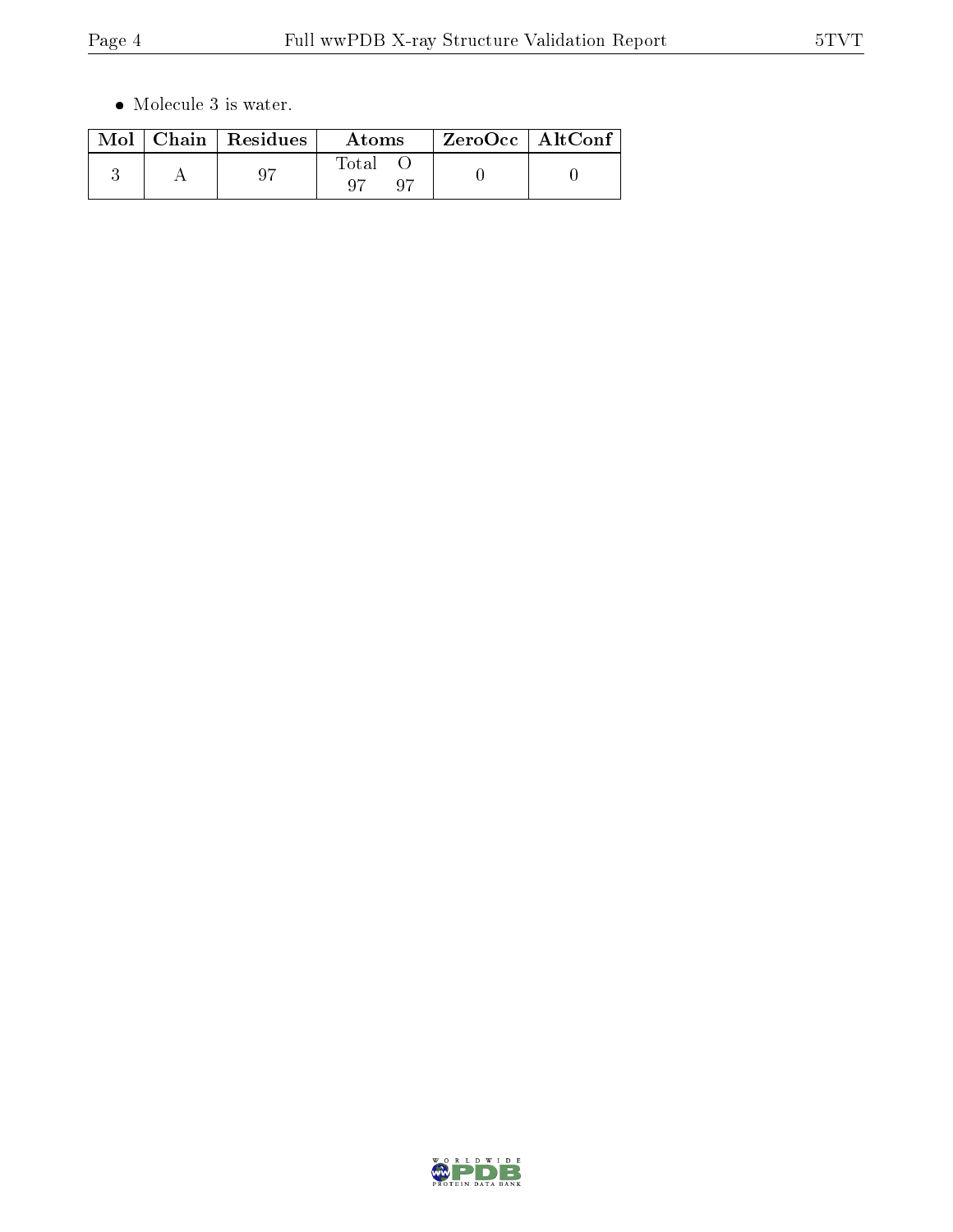# 3 Residue-property plots  $(i)$

These plots are drawn for all protein, RNA and DNA chains in the entry. The first graphic for a chain summarises the proportions of the various outlier classes displayed in the second graphic. The second graphic shows the sequence view annotated by issues in geometry and electron density. Residues are color-coded according to the number of geometric quality criteria for which they contain at least one outlier: green  $= 0$ , yellow  $= 1$ , orange  $= 2$  and red  $= 3$  or more. A red dot above a residue indicates a poor fit to the electron density (RSRZ  $> 2$ ). Stretches of 2 or more consecutive residues without any outlier are shown as a green connector. Residues present in the sample, but not in the model, are shown in grey.

• Molecule 1: Maternal embryonic leucine zipper kinase



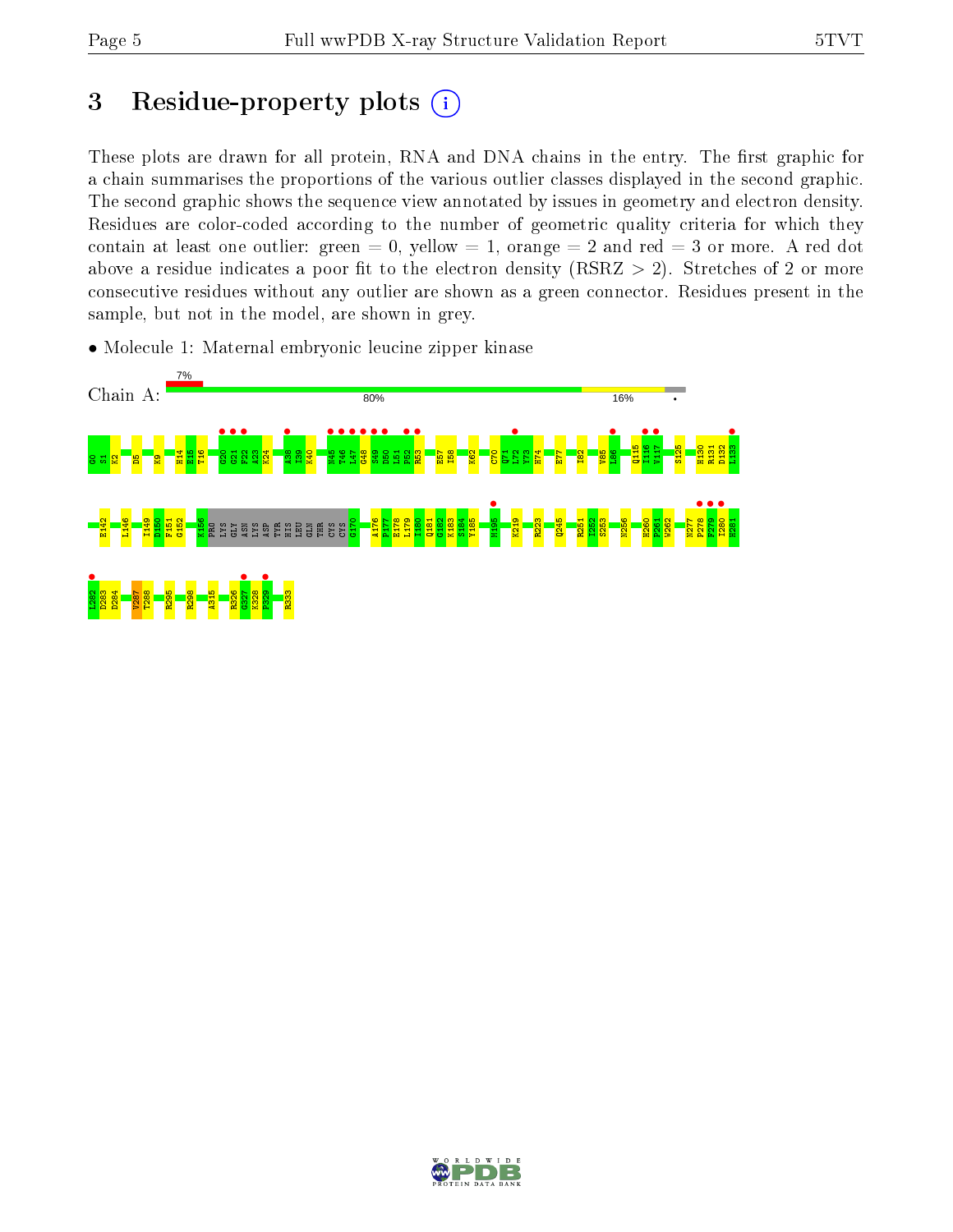## 4 Data and refinement statistics  $(i)$

| Property                                                             | Value                                             | Source     |
|----------------------------------------------------------------------|---------------------------------------------------|------------|
| Space group                                                          | P 21 21 21                                        | Depositor  |
| Cell constants                                                       | $68.65$ Å $105.04$ Å<br>$56.69\text{\AA}$         | Depositor  |
| a, b, c, $\alpha$ , $\beta$ , $\gamma$                               | $90.00^\circ$<br>$90.00^{\circ}$<br>$90.00^\circ$ |            |
| Resolution $(A)$                                                     | 29.36<br>2.28<br>$\frac{1}{2}$                    | Depositor  |
|                                                                      | $29.36 - 2.28$                                    | <b>EDS</b> |
| $\%$ Data completeness                                               | $99.6(29.36-2.28)$                                | Depositor  |
| (in resolution range)                                                | $99.6(29.36-2.28)$                                | <b>EDS</b> |
| $R_{merge}$                                                          | 0.09                                              | Depositor  |
| $\mathrm{R}_{sym}$                                                   | (Not available)                                   | Depositor  |
| $\sqrt{I/\sigma}(I) > 1$                                             | $1.93$ (at 2.29Å)                                 | Xtriage    |
| Refinement program                                                   | PHENIX $(1.10 \t 2155: ???)$                      | Depositor  |
|                                                                      | 0.190<br>, 0.229                                  | Depositor  |
| $R, R_{free}$                                                        | 0.189<br>0.229<br>$\mathcal{A}^{\mathcal{A}}$     | DCC        |
| $R_{free}$ test set                                                  | $932$ reflections $(4.85\%)$                      | wwPDB-VP   |
| Wilson B-factor $(A^2)$                                              | 41.0                                              | Xtriage    |
| Anisotropy                                                           | 0.586                                             | Xtriage    |
| Bulk solvent $k_{sol}(e/\mathring{A}^3)$ , $B_{sol}(\mathring{A}^2)$ | $0.34$ , 45.3                                     | <b>EDS</b> |
| L-test for $\overline{\text{twinning}}^2$                            | $< L >$ = 0.48, $< L2 >$ = 0.31                   | Xtriage    |
| Estimated twinning fraction                                          | No twinning to report.                            | Xtriage    |
| $\overline{F_o}, \overline{F_c}$ correlation                         | 0.95                                              | <b>EDS</b> |
| Total number of atoms                                                | 2667                                              | wwPDB-VP   |
| Average B, all atoms $(A^2)$                                         | 52.0                                              | wwPDB-VP   |

Xtriage's analysis on translational NCS is as follows: The largest off-origin peak in the Patterson function is  $4.97\%$  of the height of the origin peak. No significant pseudotranslation is detected.

<sup>&</sup>lt;sup>2</sup>Theoretical values of  $\langle |L| \rangle$ ,  $\langle L^2 \rangle$  for acentric reflections are 0.5, 0.333 respectively for untwinned datasets, and 0.375, 0.2 for perfectly twinned datasets.



<span id="page-5-1"></span><span id="page-5-0"></span><sup>1</sup> Intensities estimated from amplitudes.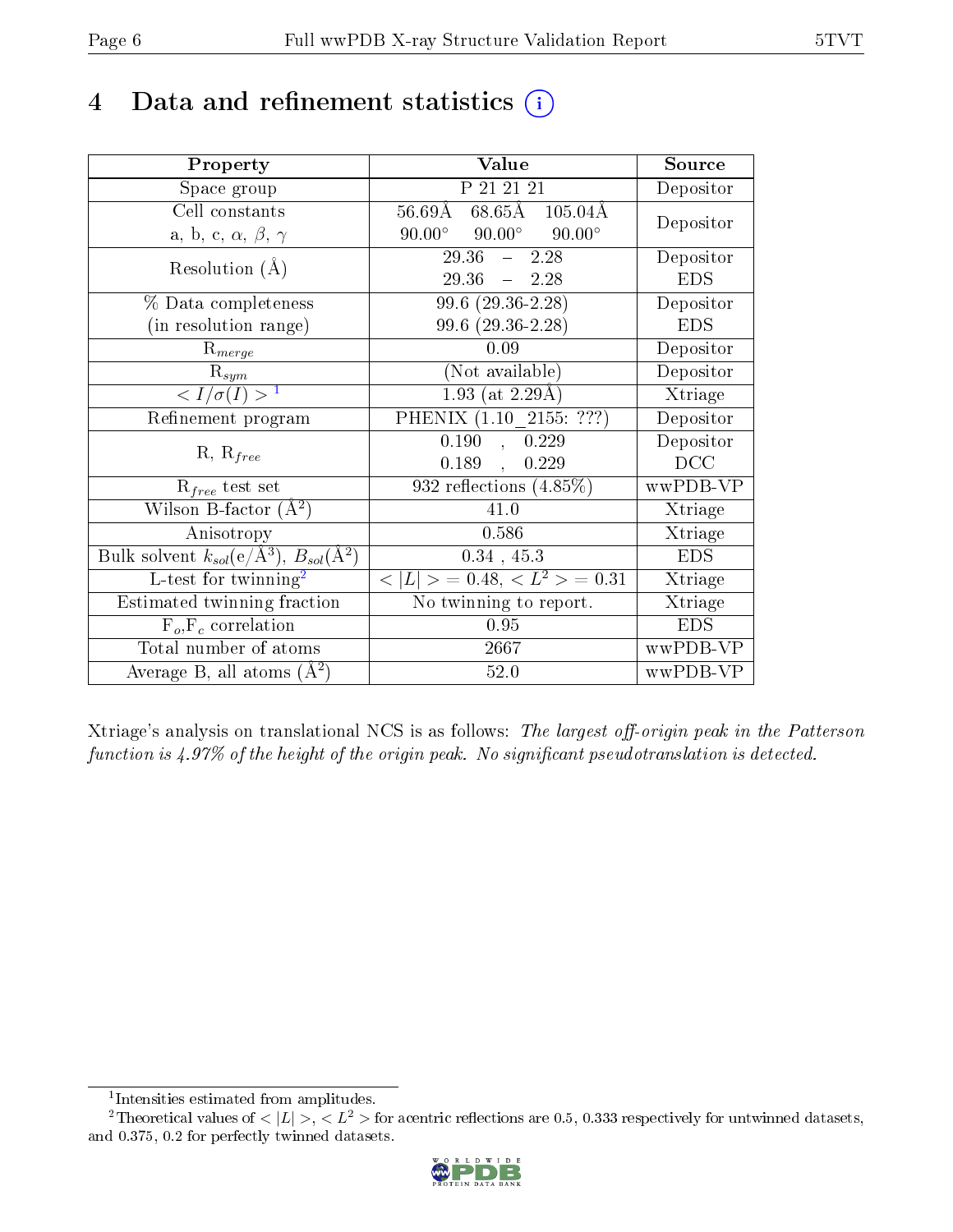# 5 Model quality  $(i)$

### 5.1 Standard geometry (i)

Bond lengths and bond angles in the following residue types are not validated in this section: 7LV

The Z score for a bond length (or angle) is the number of standard deviations the observed value is removed from the expected value. A bond length (or angle) with  $|Z| > 5$  is considered an outlier worth inspection. RMSZ is the root-mean-square of all Z scores of the bond lengths (or angles).

| $Mol$   Chain |      | Bond lengths                    | Bond angles |        |  |
|---------------|------|---------------------------------|-------------|--------|--|
|               |      | RMSZ $ #Z  > 5$ RMSZ $ #Z  > 5$ |             |        |  |
|               | 0.28 | 0/2592                          | 0.49        | 0/3515 |  |

Chiral center outliers are detected by calculating the chiral volume of a chiral center and verifying if the center is modelled as a planar moiety or with the opposite hand.A planarity outlier is detected by checking planarity of atoms in a peptide group, atoms in a mainchain group or atoms of a sidechain that are expected to be planar.

|  | $\mid$ Mol $\mid$ Chain $\mid$ #Chirality outliers $\mid$ #Planarity outliers $\mid$ |
|--|--------------------------------------------------------------------------------------|
|  |                                                                                      |

There are no bond length outliers.

There are no bond angle outliers.

There are no chirality outliers.

All (1) planarity outliers are listed below:

|  |      | $\blacksquare$ Mol $\vert$ Chain $\vert$ Res $\vert$ Type $\vert$ Group |
|--|------|-------------------------------------------------------------------------|
|  | ASN. | Peptide                                                                 |

### 5.2 Too-close contacts  $\overline{a}$

In the following table, the Non-H and H(model) columns list the number of non-hydrogen atoms and hydrogen atoms in the chain respectively. The H(added) column lists the number of hydrogen atoms added and optimized by MolProbity. The Clashes column lists the number of clashes within the asymmetric unit, whereas Symm-Clashes lists symmetry related clashes.

| $\operatorname{Mol}$ |  | Chain   Non-H   $H$ (model)   $H$ (added)   Clashes   Symm-Clashes |  |  |
|----------------------|--|--------------------------------------------------------------------|--|--|
|                      |  |                                                                    |  |  |
|                      |  |                                                                    |  |  |

Continued on next page...

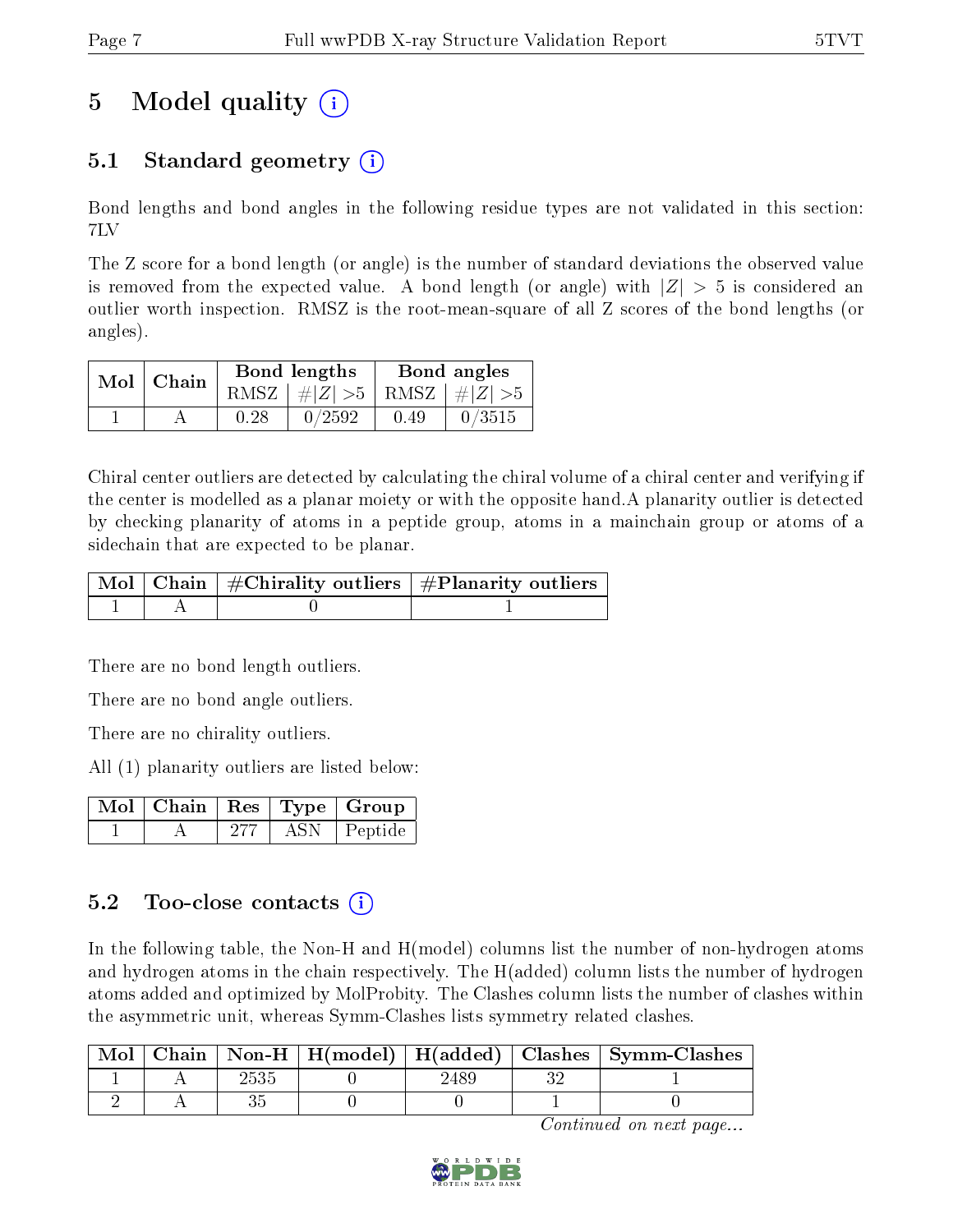Continued from previous page...

|  |      |  | Chain   Non-H   H(model)   H(added)   Clashes   Symm-Clashes |
|--|------|--|--------------------------------------------------------------|
|  |      |  |                                                              |
|  | 2667 |  |                                                              |

The all-atom clashscore is defined as the number of clashes found per 1000 atoms (including hydrogen atoms). The all-atom clashscore for this structure is 6.

All (32) close contacts within the same asymmetric unit are listed below, sorted by their clash magnitude.

| Atom-1              | Atom-2              | Interatomic       | Clash           |  |
|---------------------|---------------------|-------------------|-----------------|--|
|                     |                     | distance (Å)      | overlap $(\AA)$ |  |
| 1: A: 333:ARG:NH1   | 3:A:501:HOH:O       | 2.01              | 0.86            |  |
| 1: A:16:THR:OG1     | 1: A:24:LYS:NZ      | 2.18              | 0.76            |  |
| 1: A:288:THR:OG1    | 1:A:298:ARG:NH1     | 2.21              | 0.73            |  |
| 1:A:326:ARG:HD2     | 1:A:328:LYS:HD2     | 1.72              | 0.69            |  |
| 1: A:125: SER:O     | 3:A:502:HOH:O       | 2.12              | 0.68            |  |
| 1:A:130:HIS:HD2     | 1:A:132:ASP:H       | 1.43              | 0.63            |  |
| 1:A:77:GLU:HG3      | 1:A:82:ILE:HG12     | 1.82              | 0.62            |  |
| 1:A:131:ARG:NH2     | 1: A: 185: TYR: OH  | 2.41              | 0.53            |  |
| 1:A:245:GLN:HB2     | 1:A:251:ARG:HG2     | 1.90              | 0.53            |  |
| 1: A:58: ILE: HG22  | 1: A:62:LYS:HE2     | 1.91              | 0.53            |  |
| 1: A:115: GLN: NE2  | 1:A:146:LEU:H       | 2.07              | 0.52            |  |
| 1: A:181: GLN:HB2   | 1: A: 183: LYS: HG2 | 1.97              | 0.47            |  |
| 1:A:260:HIS:HD1     | 1:A:262:TRP:H       | 1.63              | 0.47            |  |
| 1:A:53:ARG:HG3      | 1:A:152:GLY:O       | 2.15              | 0.47            |  |
| 1: A:57: GLU:HG3    | 1: A: 151: PHE: C   | $\overline{2.35}$ | 0.46            |  |
| 1:A:74:HIS:HB3      | 1: A:85:VAL:HB      | 1.97              | 0.46            |  |
| 1: A:178: GLU:HG2   | 1:A:179:LEU:HD12    | 1.97              | 0.45            |  |
| 1:A:298:ARG:HE      | 1:A:298:ARG:HB3     | 1.63              | 0.45            |  |
| 1:A:142:GLU:CD      | 1: A:326: ARG: HH12 | 2.19              | 0.45            |  |
| 1:A:74:HIS:HB2      | 1:A:315:ALA:HB2     | 2.00              | 0.44            |  |
| 1: A:283:ASP:O      | 1:A:287:VAL:H G13   | 2.18              | 0.44            |  |
| 1:A:178:GLU:HG3     | 1: A: 185: TYR: HB3 | 1.99              | 0.43            |  |
| 1: A:5: ASP:O       | 1: A:9: LYS: HG3    | 2.19              | 0.43            |  |
| 1:A:253:SER:HB3     | 1:A:256:ASN:HD22    | 1.84              | 0.43            |  |
| 1: A: 130: HIS: CD2 | 1:A:132:ASP:H       | 2.29              | 0.43            |  |
| 1:A:288:THR:HGI     | 1:A:298:ARG:NH1     | 2.15              | 0.42            |  |
| 1:A:115:GLN:HE22    | 1:A:146:LEU:H       | 1.66              | 0.42            |  |
| 1:A:284:ASP:N       | 3: A:503:HOH:O      | 2.53              | 0.41            |  |
| 1:A:40:LYS:HD2      | 2:A:401:7LV:CL      | 2.58              | 0.41            |  |
| 1:A:176:ALA:HB3     | 1:A:179:LEU:HD13    | 2.03              | 0.40            |  |
| 1:A:2:LYS:HA        | 1:A:2:LYS:HD2       | 1.84              | 0.40            |  |
| 1: A:70: CYS:HB2    | 1:A:149:ILE:HG22    | 2.04              | 0.40            |  |

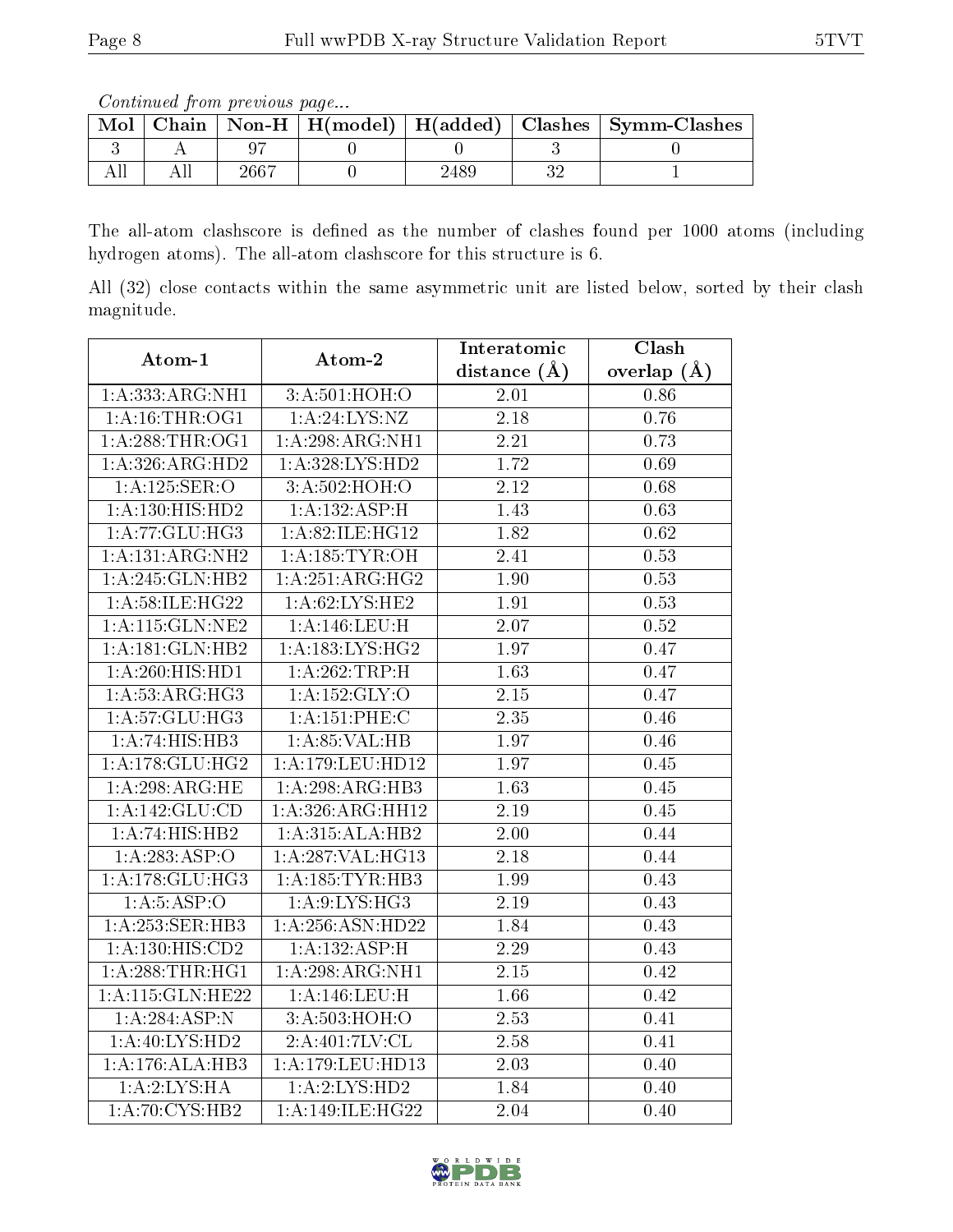All (1) symmetry-related close contacts are listed below. The label for Atom-2 includes the symmetry operator and encoded unit-cell translations to be applied.

| Atom-1 | Atom-2                                     | <b>Interatomic</b><br>distance $(A)$ | Clash<br>overlap $(A)$ |
|--------|--------------------------------------------|--------------------------------------|------------------------|
|        | $1:A:183:LYS:NZ \mid 1:A:295:ARG:N[2 575]$ | 2.19                                 | 1.01                   |

### 5.3 Torsion angles  $(i)$

#### 5.3.1 Protein backbone  $(i)$

In the following table, the Percentiles column shows the percent Ramachandran outliers of the chain as a percentile score with respect to all X-ray entries followed by that with respect to entries of similar resolution.

The Analysed column shows the number of residues for which the backbone conformation was analysed, and the total number of residues.

| Mol   Chain | Analysed                                                      |  | Favoured   Allowed   Outliers   Percentiles |  |
|-------------|---------------------------------------------------------------|--|---------------------------------------------|--|
|             | $\mid$ 317/334 (95%)   304 (96%)   10 (3%)   3 (1%)   17   18 |  |                                             |  |

All (3) Ramachandran outliers are listed below:

| Mol | Chain | Res | Type |
|-----|-------|-----|------|
|     |       | 48  | GIN  |
|     |       | 278 | PRO  |
|     |       | 280 |      |

#### 5.3.2 Protein sidechains  $\hat{1}$

In the following table, the Percentiles column shows the percent sidechain outliers of the chain as a percentile score with respect to all X-ray entries followed by that with respect to entries of similar resolution.

The Analysed column shows the number of residues for which the sidechain conformation was analysed, and the total number of residues.

| $\mid$ Mol $\mid$ Chain | Analysed        |            |          | Rotameric   Outliers   Percentiles |  |
|-------------------------|-----------------|------------|----------|------------------------------------|--|
|                         | $268/299(90\%)$ | 264 (98\%) | $4(2\%)$ | $65$ 77                            |  |

All (4) residues with a non-rotameric sidechain are listed below:

| √ിവ | Chain | Res | рe |
|-----|-------|-----|----|
|     |       |     |    |

Continued on next page...

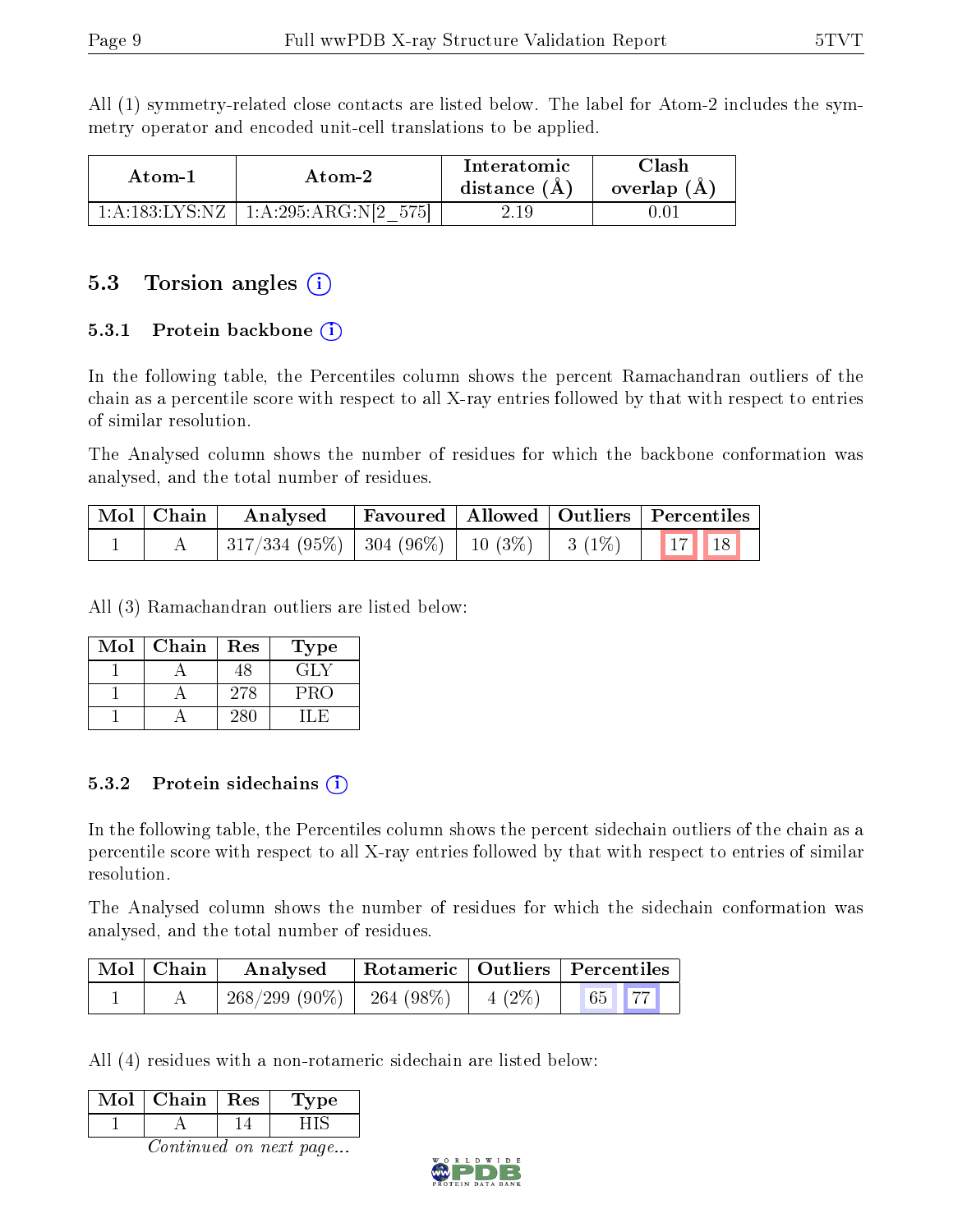Continued from previous page...

| Mol | Chain | Res | Type       |
|-----|-------|-----|------------|
|     |       | 219 | LVS        |
|     |       | 223 | $\rm{ARG}$ |
|     |       | :28 |            |

Some sidechains can be flipped to improve hydrogen bonding and reduce clashes. All (5) such sidechains are listed below:

| Mol | Chain | Res | <b>Type</b> |
|-----|-------|-----|-------------|
|     |       | 68  | <b>HIS</b>  |
|     |       | 115 | GLN         |
|     |       | 130 | <b>HIS</b>  |
|     |       | 242 | <b>GLN</b>  |
|     |       | 256 | <b>ASN</b>  |

#### 5.3.3 RNA  $(i)$

There are no RNA molecules in this entry.

#### 5.4 Non-standard residues in protein, DNA, RNA chains  $(i)$

There are no non-standard protein/DNA/RNA residues in this entry.

#### 5.5 Carbohydrates  $(i)$

There are no carbohydrates in this entry.

#### 5.6 Ligand geometry (i)

1 ligand is modelled in this entry.

In the following table, the Counts columns list the number of bonds (or angles) for which Mogul statistics could be retrieved, the number of bonds (or angles) that are observed in the model and the number of bonds (or angles) that are defined in the Chemical Component Dictionary. The Link column lists molecule types, if any, to which the group is linked. The Z score for a bond length (or angle) is the number of standard deviations the observed value is removed from the expected value. A bond length (or angle) with  $|Z| > 2$  is considered an outlier worth inspection. RMSZ is the root-mean-square of all Z scores of the bond lengths (or angles).

| Mol | Type <sub>1</sub> | $\mid$ Chain $\mid$  | $\vert$ Res | Link | Bond lengths |      |                     | Bond angles |      |                     |
|-----|-------------------|----------------------|-------------|------|--------------|------|---------------------|-------------|------|---------------------|
|     |                   |                      |             |      | Counts '     |      | $ RMSZ  \#  Z  > 2$ | Counts      |      | $ RMSZ  \#  Z  > 2$ |
|     | 7LV               | $\ddot{\phantom{1}}$ | 401         |      | 37,39,39     | 2.43 | 9(24%)              | 49,58,58    | 1.67 | $16\%$<br>8         |

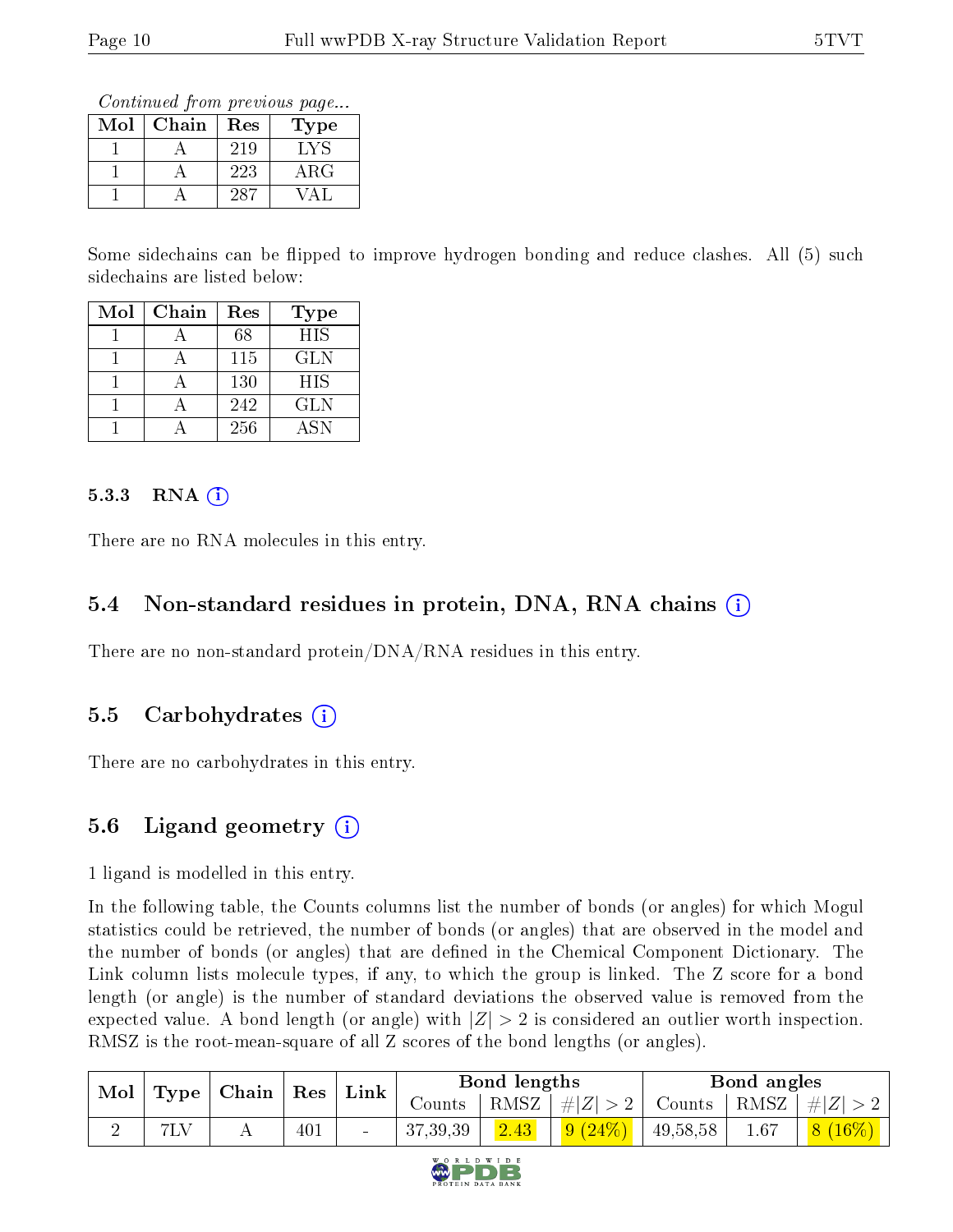In the following table, the Chirals column lists the number of chiral outliers, the number of chiral centers analysed, the number of these observed in the model and the number defined in the Chemical Component Dictionary. Similar counts are reported in the Torsion and Rings columns. '-' means no outliers of that kind were identified.

|  |     |  | Mol   Type   Chain   Res   Link   Chirals   Torsions   Rings |  |
|--|-----|--|--------------------------------------------------------------|--|
|  | 401 |  | $\frac{2}{12/38/38}$ $\frac{0}{5/5/5}$                       |  |

| Mol            | Chain | Res | Type | Atoms     | Z       | Observed $(A$ | Ideal(A |
|----------------|-------|-----|------|-----------|---------|---------------|---------|
| $\overline{2}$ | А     | 401 | 7LV  | $C19-C12$ | 8.70    | 1.49          | 1.38    |
| $\overline{2}$ | А     | 401 | 7LV  | $C23-C24$ | 5.69    | 1.48          | 1.39    |
| $\overline{2}$ | А     | 401 | 7LV  | $C23-C22$ | 5.56    | 1.48          | 1.39    |
| $\overline{2}$ | А     | 401 | 7LV  | $C19-C18$ | 4.80    | 1.50          | 1.44    |
| $\overline{2}$ | А     | 401 | 7LV  | $C18-C14$ | 4.21    | 1.49          | 1.42    |
| $\overline{2}$ | А     | 401 | 7LV  | $C11-C12$ | $-2.63$ | 1.45          | 1.51    |
| $\overline{2}$ | А     | 401 | 7LV  | $C24-CL1$ | 2.51    | 1.79          | 1.73    |
| $\overline{2}$ | А     | 401 | 7LV  | $C9-N2$   | 2.36    | 1.41          | 1.35    |
| $\overline{2}$ | А     | 401 | 7LV  | $C22$ -CL | 2.21    | 1.78          | 1.73    |

All (9) bond length outliers are listed below:

All (8) bond angle outliers are listed below:

| Mol                         | Chain | Res | Type | Atoms                                             | Z       | Observed $\binom{o}{c}$ | $Ideal(^o)$ |
|-----------------------------|-------|-----|------|---------------------------------------------------|---------|-------------------------|-------------|
| $\overline{2}$              | А     | 401 | 7LV  | $C17-N4-C18$                                      | 4.75    | 121.90                  | 118.26      |
| $\overline{2}$              | А     | 401 | 7LV  | C13-N3-C14                                        | 4.55    | 122.39                  | 116.91      |
| $\overline{2}$              | А     | 401 | 7LV  | $C19-N1-C9$                                       | $-4.27$ | 118.61                  | 122.59      |
| $\overline{2}$              | А     | 401 | 7LV  | $C14-C18-N4$                                      | $-3.75$ | 117.26                  | 121.31      |
| 2                           | А     | 401 | 7LV  | $O-C9-N2$                                         | $-2.68$ | 116.33                  | 121.26      |
| $\mathcal{D}_{\mathcal{L}}$ | А     | 401 | 7LV  | $C25-C20-C21$                                     | 2.67    | 122.26                  | 118.31      |
| $\mathcal{P}$               | А     | 401 | 7LV  | $C11-C12-C19$                                     | 2.17    | 122.81                  | 121.37      |
| 2                           | А     | 401 | 7LV  | C <sub>25</sub> -C <sub>24</sub> -C <sub>23</sub> | $-2.15$ | 118.87                  | 121.78      |

There are no chirality outliers.

All (2) torsion outliers are listed below:

| Mol | Chain | Res <sup>1</sup> | $\vert$ Type | Atoms        |
|-----|-------|------------------|--------------|--------------|
|     |       | 401              | 7LV          | $N-C2-C3-C8$ |
|     |       | 401              |              | N-C2-C3-C4   |

There are no ring outliers.

1 monomer is involved in 1 short contact:

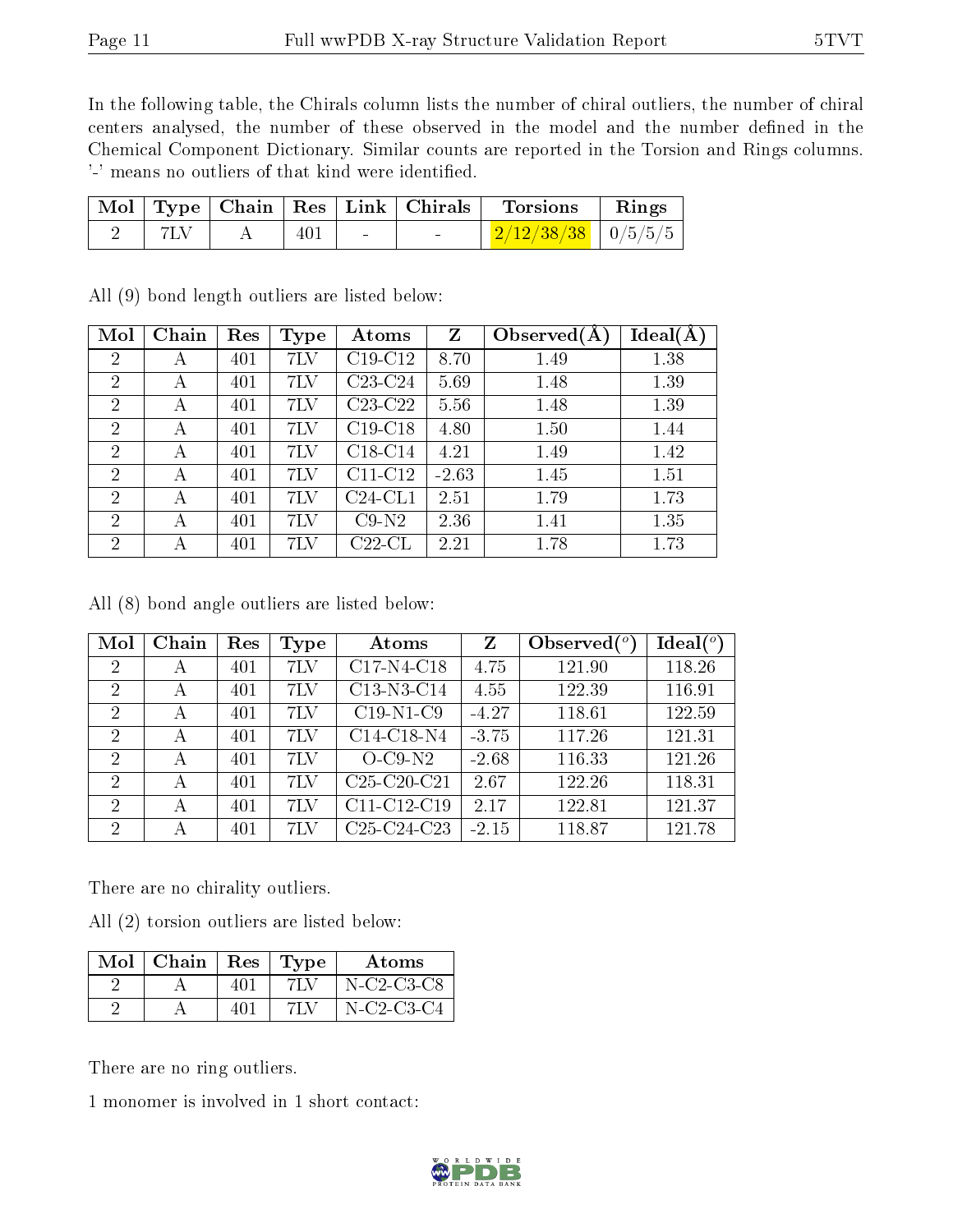|  |       | Mol   Chain   Res   Type   Clashes   Symm-Clashes |
|--|-------|---------------------------------------------------|
|  | 1 7LV |                                                   |

The following is a two-dimensional graphical depiction of Mogul quality analysis of bond lengths, bond angles, torsion angles, and ring geometry for all instances of the Ligand of Interest. In addition, ligands with molecular weight > 250 and outliers as shown on the validation Tables will also be included. For torsion angles, if less then 5% of the Mogul distribution of torsion angles is within 10 degrees of the torsion angle in question, then that torsion angle is considered an outlier. Any bond that is central to one or more torsion angles identified as an outlier by Mogul will be highlighted in the graph. For rings, the root-mean-square deviation (RMSD) between the ring in question and similar rings identified by Mogul is calculated over all ring torsion angles. If the average RMSD is greater than 60 degrees and the minimal RMSD between the ring in question and any Mogul-identified rings is also greater than 60 degrees, then that ring is considered an outlier. The outliers are highlighted in purple. The color gray indicates Mogul did not find sufficient equivalents in the CSD to analyse the geometry.



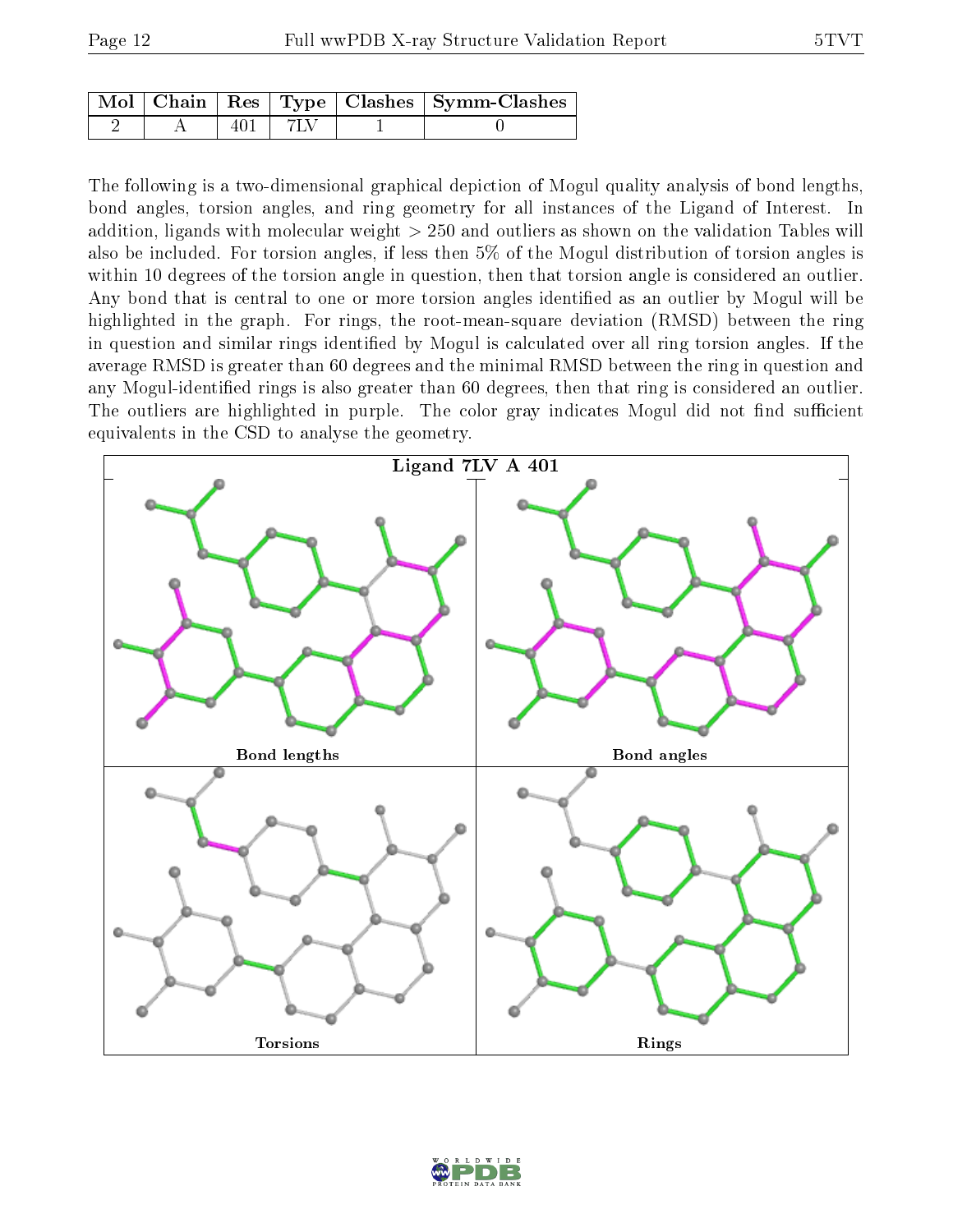## 5.7 [O](https://www.wwpdb.org/validation/2017/XrayValidationReportHelp#nonstandard_residues_and_ligands)ther polymers (i)

There are no such residues in this entry.

## 5.8 Polymer linkage issues (i)

There are no chain breaks in this entry.

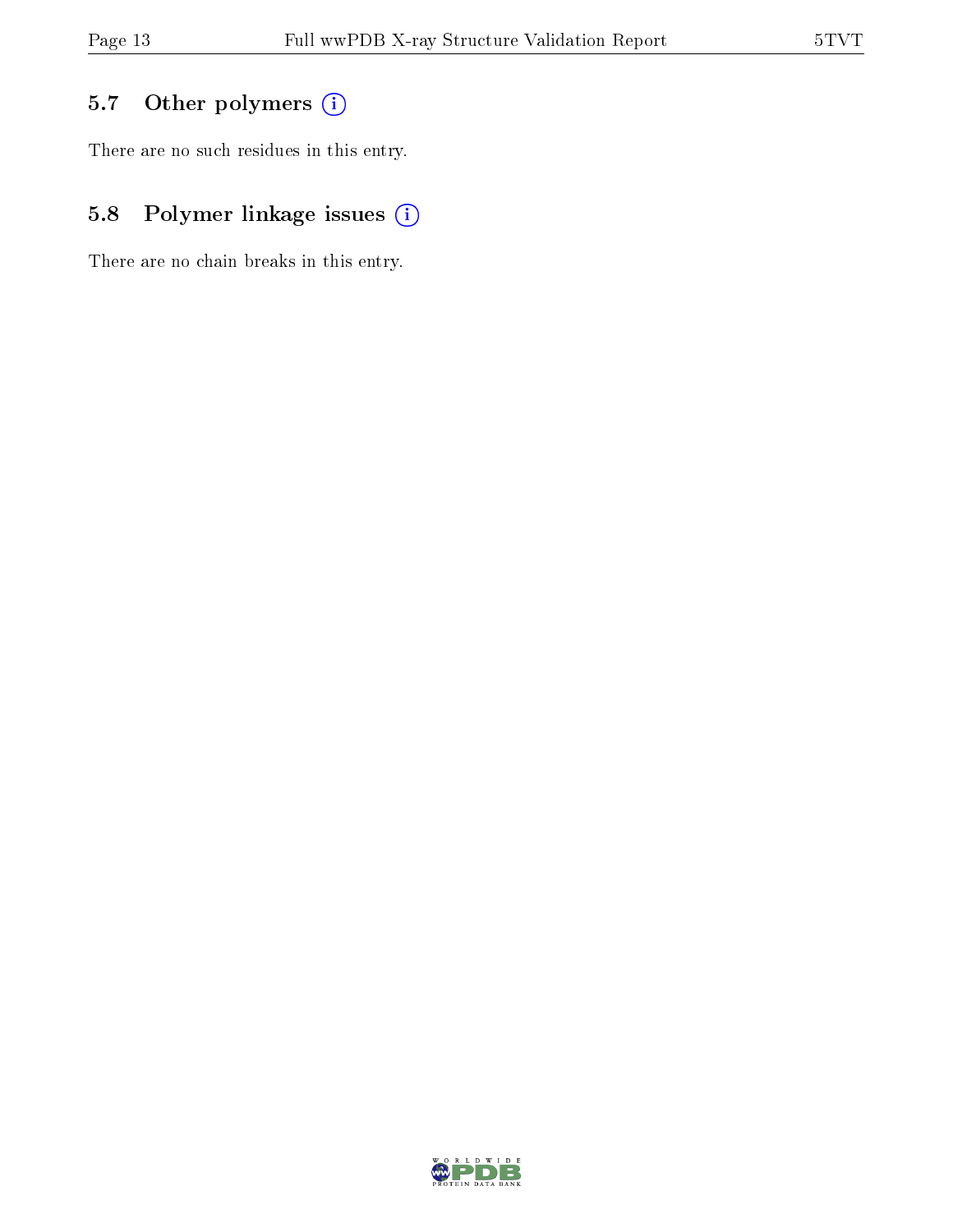## 6 Fit of model and data  $(i)$

### 6.1 Protein, DNA and RNA chains  $(i)$

In the following table, the column labelled  $#RSRZ> 2'$  contains the number (and percentage) of RSRZ outliers, followed by percent RSRZ outliers for the chain as percentile scores relative to all X-ray entries and entries of similar resolution. The OWAB column contains the minimum, median,  $95<sup>th</sup>$  percentile and maximum values of the occupancy-weighted average B-factor per residue. The column labelled ' $Q< 0.9$ ' lists the number of (and percentage) of residues with an average occupancy less than 0.9.

| $\vert$ Mol $\vert$ Chain | Analysed          | $^+$ <rsrz> .</rsrz> | $\#\text{RSRZ}\text{>2}$ | $\rm_{OMAB(A^2)}$   Q<0.9            |  |
|---------------------------|-------------------|----------------------|--------------------------|--------------------------------------|--|
|                           | $ 321/334(96\%) $ | 0.27                 |                          | $\mid$ 24 (7%) 14 18 30, 49, 86, 120 |  |

All (24) RSRZ outliers are listed below:

| Mol            | Chain              | Res              | Type                    | <b>RSRZ</b>      |
|----------------|--------------------|------------------|-------------------------|------------------|
| $\mathbf{1}$   | А                  | 49               | <b>SER</b>              | 6.0              |
| $\mathbf{1}$   | $\overline{A}$     | 279              | PHE                     | 5.8              |
| $\overline{1}$ | $\overline{A}$     | 21               | $\overline{\text{GLY}}$ | $5.5\,$          |
| $\overline{1}$ | $\overline{A}$     | 20               | $\overline{\text{GLY}}$ | 5.3              |
| $\overline{1}$ | $\overline{A}$     | 278              | $\overline{\text{PRO}}$ | $5.0\,$          |
| $\overline{1}$ | $\overline{A}$     | 22               | PHE                     | 4.4              |
| $\overline{1}$ | $\overline{A}$     | $50\,$           | <b>ASP</b>              | 4.0              |
| $\overline{1}$ | $\overline{A}$     | 327              | $\overline{\text{GLY}}$ | 3.8              |
| $\overline{1}$ | $\overline{\rm A}$ | 45               | <b>ASN</b>              | $\!3.2\!$        |
| $\overline{1}$ | $\overline{A}$     | 47               | <b>LEU</b>              | $\overline{3.1}$ |
| $\mathbf{1}$   | $\overline{\rm A}$ | 46               | <b>THR</b>              | 3.1              |
| $\overline{1}$ | $\overline{A}$     | 48               | $\overline{\text{GLY}}$ | $3.\overline{0}$ |
| $\overline{1}$ | $\overline{\rm A}$ | 53               | $\rm{ARG}$              | 2.9              |
| $\overline{1}$ | $\overline{A}$     | $52\,$           | $\overline{\text{PRO}}$ | 2.9              |
| $\overline{1}$ | $\overline{\rm A}$ | 280              | <b>ILE</b>              | 2.8              |
| $\overline{1}$ | $\overline{\rm A}$ | 329              | PRO                     | 2.7              |
| $\overline{1}$ | $\overline{\rm A}$ | 116              | ILE                     | $\overline{2.5}$ |
| $\overline{1}$ | $\overline{\rm A}$ | 282              | <b>LEU</b>              | $2.\overline{4}$ |
| $\overline{1}$ | $\overline{\rm A}$ | 117              | <b>VAL</b>              | 2.3              |
| $\overline{1}$ | $\overline{A}$     | 86               | <b>LEU</b>              | $2.2\,$          |
| $\overline{1}$ | $\overline{\rm A}$ | 38               | $\overline{\rm ALA}$    | $2.2\,$          |
| $\overline{1}$ | $\overline{A}$     | 195              | $\rm \overline{MET}$    | $\overline{2.2}$ |
| $\overline{1}$ | $\overline{\rm A}$ | 72               | <b>LEU</b>              | 2.1              |
| $\overline{1}$ | $\overline{\rm A}$ | $\overline{133}$ | LEU                     | $2.0\,$          |

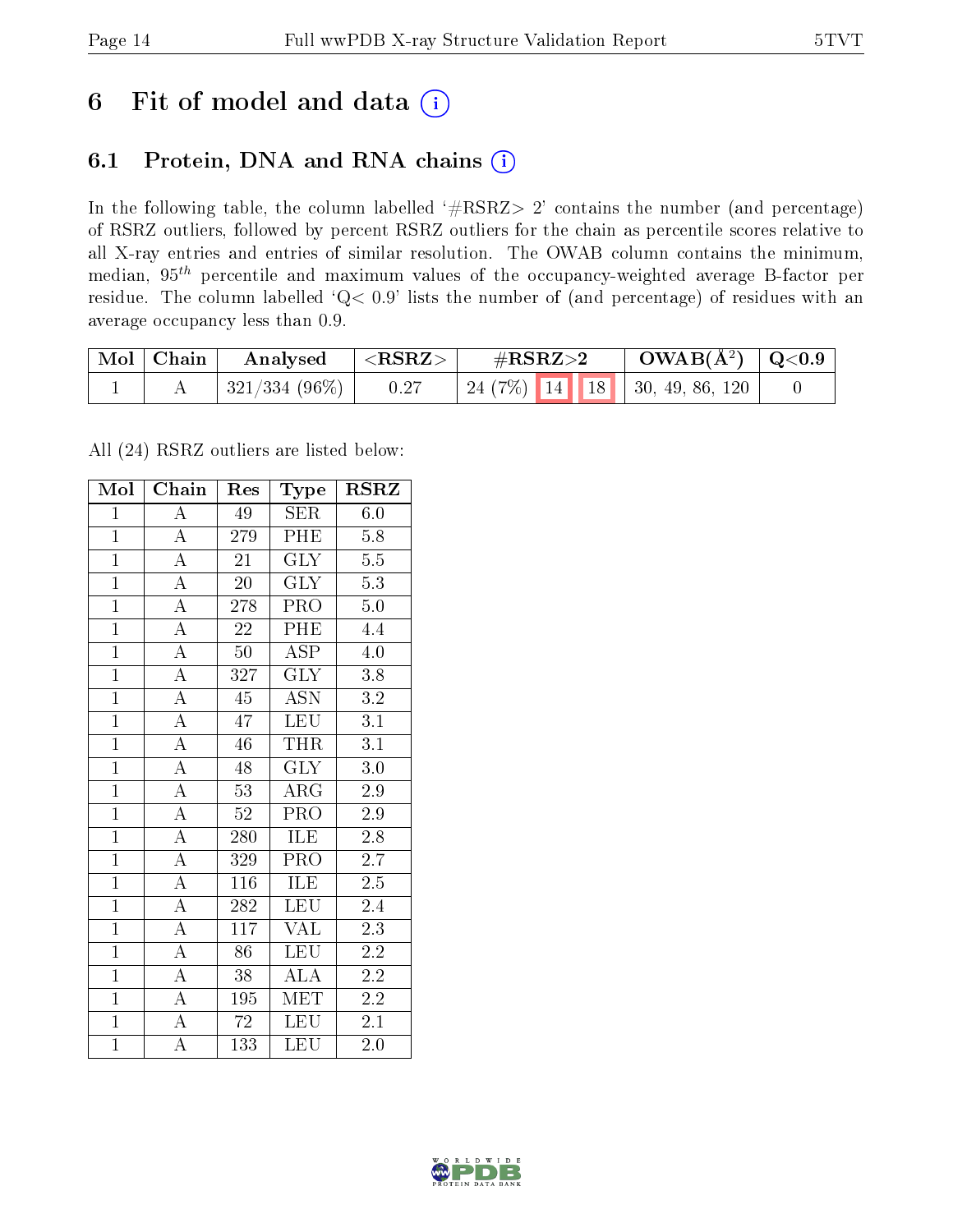### 6.2 Non-standard residues in protein, DNA, RNA chains  $(i)$

There are no non-standard protein/DNA/RNA residues in this entry.

#### 6.3 Carbohydrates  $(i)$

There are no carbohydrates in this entry.

### 6.4 Ligands  $(i)$

In the following table, the Atoms column lists the number of modelled atoms in the group and the number defined in the chemical component dictionary. The B-factors column lists the minimum, median,  $95<sup>th</sup>$  percentile and maximum values of B factors of atoms in the group. The column labelled  $Q < 0.9$ ' lists the number of atoms with occupancy less than 0.9.

|  |  |                 |      |                                                      | $\boxed{\text{ Mol} \mid \text{Type} \mid \text{Chain} \mid \text{Res} \mid \text{Atoms} \mid \text{RSCC} \mid \text{RSR} \mid \text{B-factors}(\AA^2) \mid \text{Q}<0.9}$ |  |
|--|--|-----------------|------|------------------------------------------------------|----------------------------------------------------------------------------------------------------------------------------------------------------------------------------|--|
|  |  | $401$   $35/35$ | 0.95 | $\begin{array}{c} \begin{array}{c} \end{array}$ 0.17 | 34,49,86,89                                                                                                                                                                |  |

The following is a graphical depiction of the model fit to experimental electron density of all instances of the Ligand of Interest. In addition, ligands with molecular weight  $> 250$  and outliers as shown on the geometry validation Tables will also be included. Each fit is shown from different orientation to approximate a three-dimensional view.